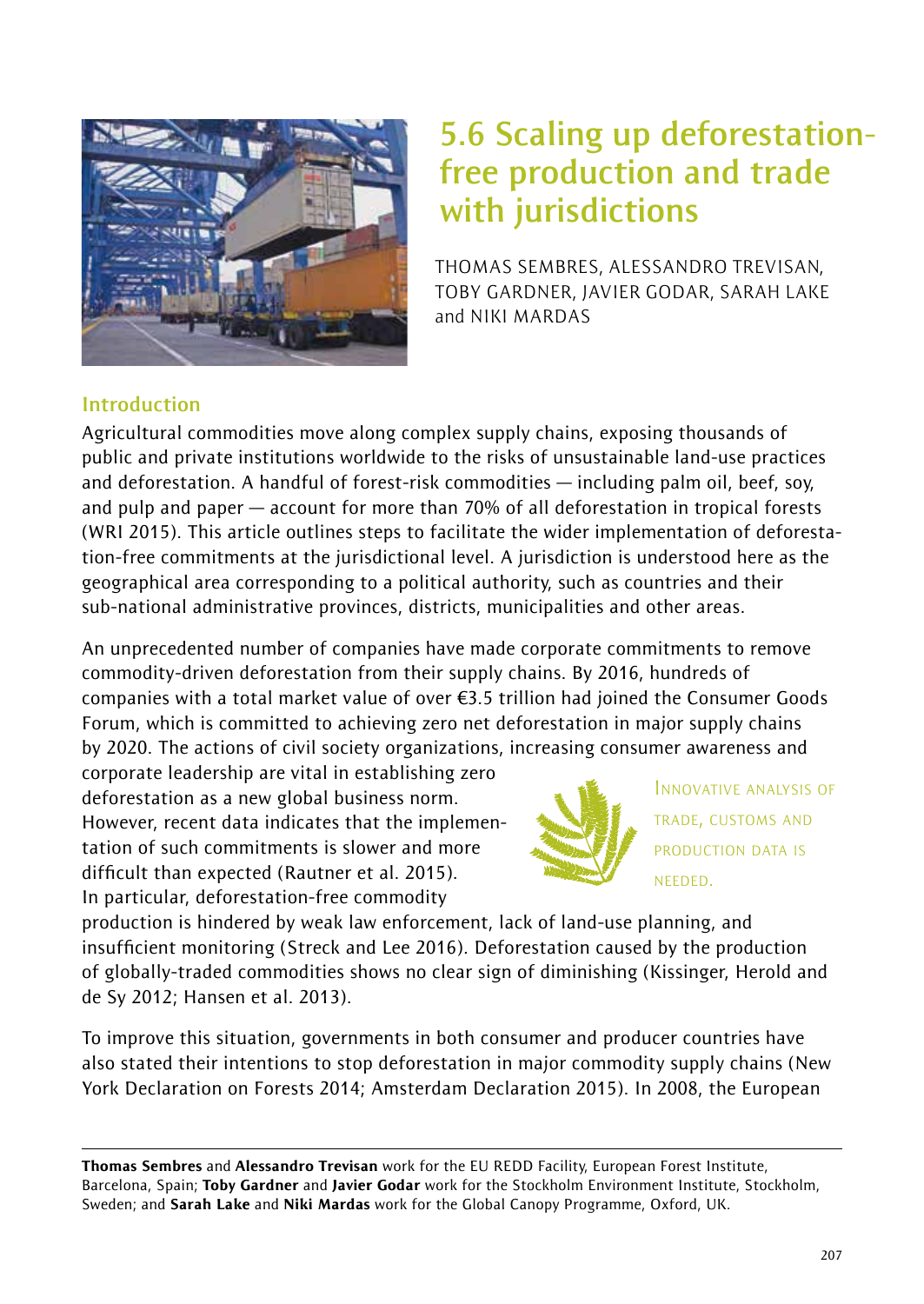Union (EU) pledged to at least halve tropical deforestation by 2020, compared to 2008 levels. In the Amazon, Colombia aims to achieve zero net deforestation by 2020, and Brazil pledges to eliminate illegal deforestation by 2030. In addition, more than 45 tropical countries are developing jurisdictional programs to reduce emissions from deforestation and forest degradation (REDD+). There is now a global community of influential actors, public and private, southern and northern, calling for eliminating deforestation and favouring so-called deforestation-free products. But the 2020 targets are less than three years away.

### **Scaling up implementation**

Public and private actors are debating how to implement deforestation-free supply chains. There are significant challenges but also new opportunities to facilitate larger-scale implementation of zero-deforestation commitments. This article outlines a three-step process for action within jurisdictions.

# **Step 1. Determine commodity origins**

Although there has been tremendous progress in the use of satellite imagery to monitor deforestation and the situation on the ground, commodity trade flows continue to be difficult to track and untangle. Supply chain routes and actors provide only a fraction of the global trade in commodities such as certified products. Just knowing the country of origin is not enough when assessing deforestation risks, and municipal- or district-level



information is crucial in order for actors to take effective actions in terms of sourcing deforestation-free commodities and making deforestation-free investments.

Companies that source and trade commodities such as beef, palm oil and cocoa face challenges in systematically identifying the areas where these commodities are produced. Investors and governments that try to encourage responsible trade also struggle to monitor the impacts of businesses whose exposure to high-risk supply chains is unknown. Although the business case for mitigating deforestation risks related to reputation and securing access to sustainable

supplies is increasingly well-understood, the limited availability and transparency of information on complex supply chains is a critical barrier to action.

The information needed to track commodity movements does exist in many countries. Most import-export transactions are systematically recorded by customs authorities, if only for fiscal purposes. This information is not easily accessible or usefully compiled, but new transparency initiatives such as Trase (Box 1) have the potential to change this. Tracking in near real time of who trades forest-risk commodities internationally, and when and where they do so, is becoming possible through data analysis of import-export transactions at the port level. With the help of customs authorities, unprecedented levels of transparency in global supply chains could be achieved before 2020.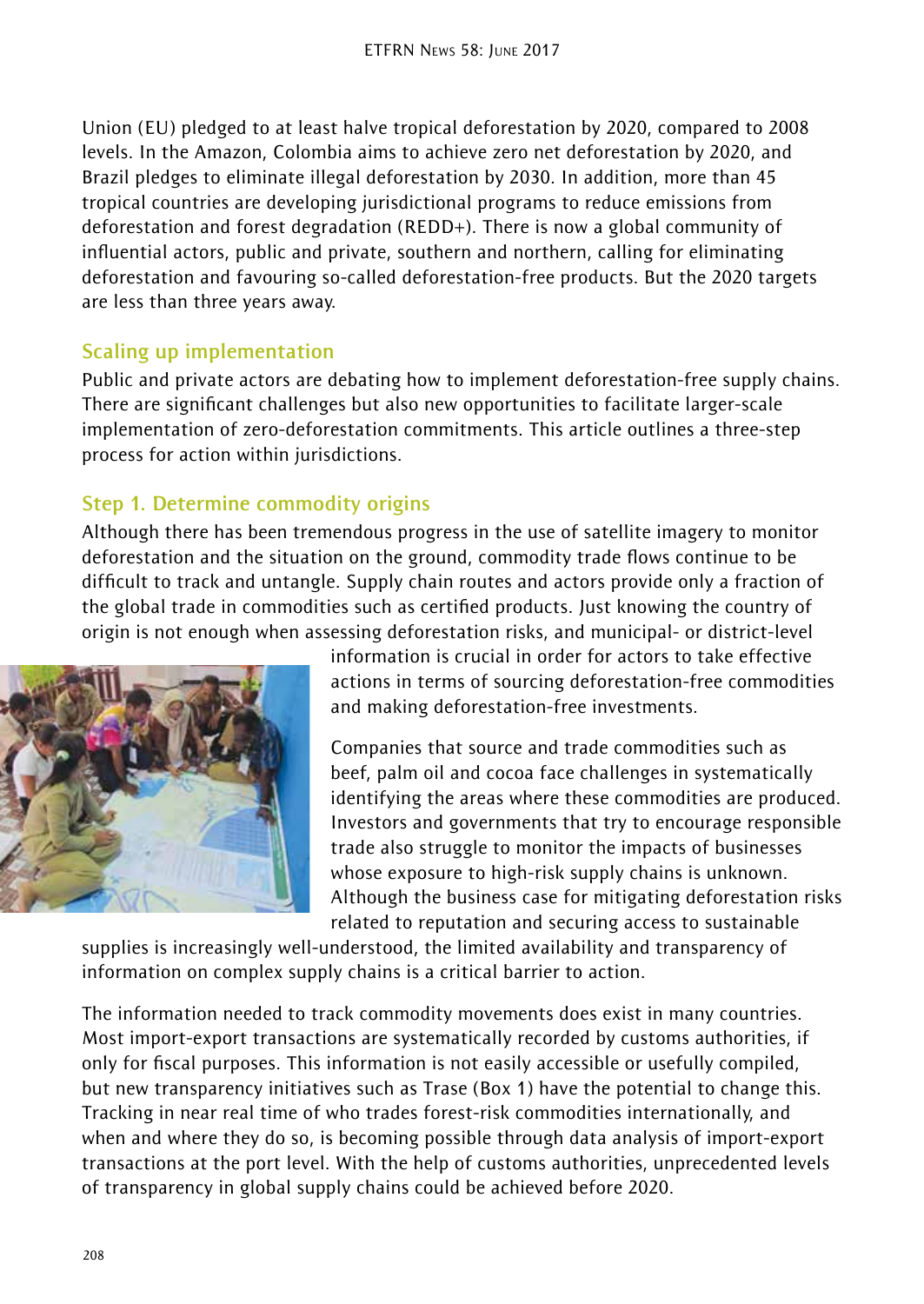#### **Box 1. The Trase initiative**

Transparency for Sustainable Economies (Trase) is the first initiative to obtain and compile a critical mass of previously untapped data on production, trade and customs, including databases of import-export commercial documents and maritime bills of lading, in a way that is useful to the sustainability community. This reveals how forest-risk commodities navigate international trade routes and link specific actors such as trading companies, ports and consumer-goods companies to local areas of production such as municipalities and districts. Trase also provides information on environmental and social risks, and on sustainability performance associated with production localities, and allows that information to be linked to the various actors who comprise a supply chain. The initiative's aim is to report at least 70% of global trade in forest-risk commodities by 2021, and potentially 100% if additional data can be obtained from a handful of key customs authorities. It also aims to provide frequent updates to track the implementation of zero-deforestation commitments and other aspects of responsible trade. The initiative is led by the Stockholm Environment Institute and the Global Canopy Programme. The European Forest Institute, also a partner in Trase, helps develop innovative applications tailored to the needs of governments, trade and customs authorities to monitor forest-related risks and opportunities in commodity production and trade.

National information systems that monitor production, trade, legal and fiscal compliance, among other issues in commodity value chains, are largely untapped sources of fineresolution data for tracking forest-risk commodity flows. They range from specific supplychain systems managed by producer associations (such as Côte d'Ivoire's Natural Rubber Association) to comprehensive land registration systems maintained by governments (such as Brazil's Rural Environmental Registry). They also include legality assurance systems developed during bilateral trade negotiations, such as those for timber supply chains in countries that negotiate a Voluntary Partnership Agreement with the EU. Linking these systems to global commodity-tracking platforms offers huge potential to increase and continuously improve the quality of information on the origin of forest-risk commodities and to link local producers to downstream supply-chain actors. See Figure 1.

# **Step 2. Assess risks and opportunities**

Risks associated with forest-risk commodities vary considerably, depending on where the commodities are produced and who the actors involved are. Once the local origin of the traded commodity has been established, examining detailed deforestation rates in the local area of production is the first risk assessment that any commodity buyer can make. This should use data for the smallest possible geographical area. Publicly available tools such as those that Global Forest Watch use — help to assess deforestation risks in commodity production, although users should bear in mind the uneven quality of deforestation data across the world. And assessing deforestation rates is only the starting point for comprehensive due diligence in commodity sourcing and investment.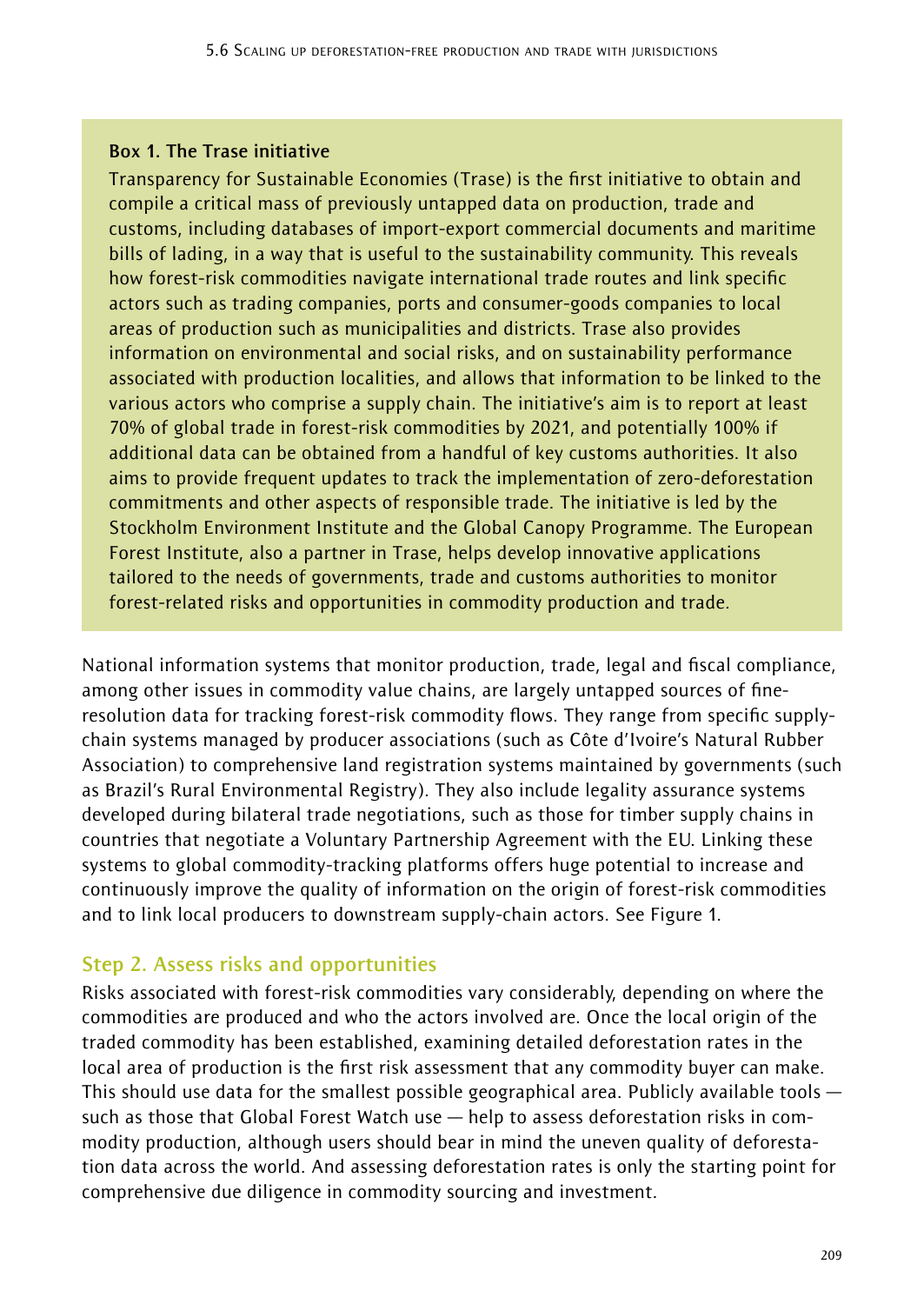



Source: EU REDD Facility

# *Looking beyond deforestation rates*

To develop or maintain responsible business relationships with the many parts of the world that experience significant deforestation, more sophisticated risk assessments are needed. These require information on local drivers of deforestation and on other landrelated issues, such as biodiversity, local crop diversity and food security. Impacts on smallholder farmers are emerging as an important issue in this context; companies could reduce the number of smallholder suppliers in an effort to implement and monitor zerodeforestation sourcing.

A risk-based approach can also identify examples that could encourage and sustain progress, such as supply-chain networks that have decoupled from deforestation rapidly and with few recorded conflicts. Although private companies may focus on fully dissociating their products from deforestation, governments should pursue a broader approach to managing risks and opportunities in trade. This could include identifying local jurisdictions that are most rapidly reducing deforestation and still have important forest cover, rather than focusing on those jurisdictions that have no deforestation, possibly because they have very little or no forest left. Governments should also focus on those jurisdictions with a high potential for improving farm productivity in non-forested areas.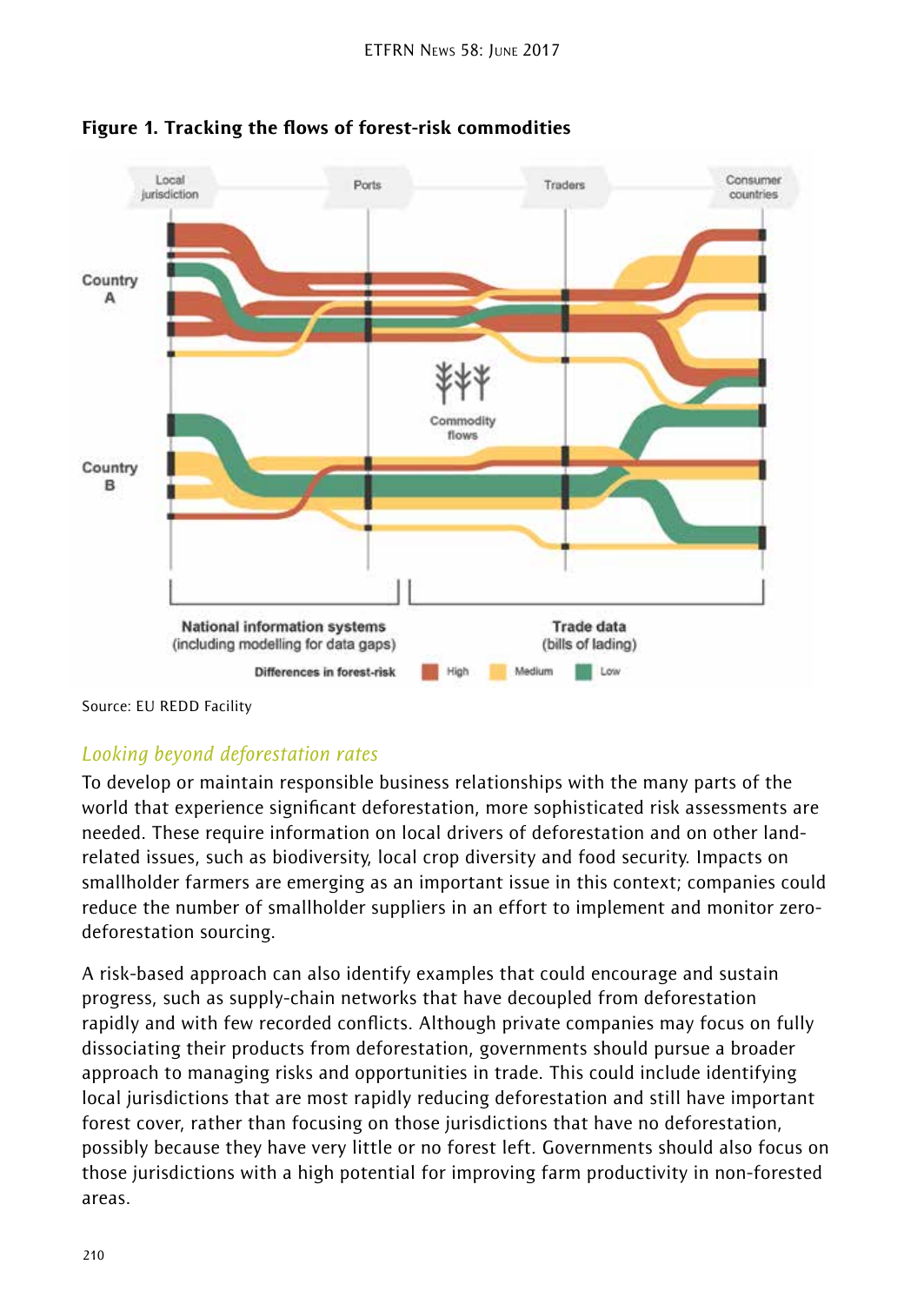# *Clarifying jurisdictional-level zero deforestation*

The different deforestation risks in varying contexts pose challenges that cannot be resolved with better monitoring technologies alone. Definitions of forest and legality aspects are context specific, and attributing deforestation risks to specific commodities and supply chains raises political and technical questions. A balance between the general concept of zero deforestation and local socio-political realities has to be found.

This balance is evident, for instance, in the high carbon stock methodology aimed at mapping forests areas for deforestation-free agriculture. The methodology recommends that the results of remote sensing should be aligned with the priorities of local stakeholders through participatory land-use planning. Governments and local stakeholders can proactively clarify what deforestation-free agriculture means in their jurisdiction. Interpreting global standards in the context of local socio-political circumstances is a key opportunity for national stakeholders to define the criteria for legal, deforestation-free commodity production in their jurisdictions through participatory processes. Mainstreaming such discussions in major commodity-producing countries would help responsible trade partners to understand how and where to source legal, deforestation-free commodities from specific jurisdictions according to local priorities and circumstances.

# *The power of information*

The information needed for finer and more comprehensive assessments that consider local drivers and indicators of deforestation is still scarce, but is expected to become increasingly available through further advances in forest, land-use and REDD+ monitoring, combined with rapidly developing supply chain transparency platforms such as Trase (see Box 1). The online availability of data also creates new incentives for private companies to disclose more information, and the burden of proof may shift to other actors, encouraging

them to cooperate to reduce their collective risk exposure in relation to specific places and supply chains.

#### **Step 3. Encourage jurisdictions to support zero deforestation**

The increased transparency and reliability of forest-risk assessments will bring to light high-risk places and actors, and thus encourage jurisdictions to support legal and deforestation-free sourcing. At the same time, more transparency offers committed national and local governments an opportunity to promote ongoing efforts



to improve forest governance by communicating progress. In time, consolidating and sharing critical supply-chain and land-use information with independent third-party observers will help monitor progress and support effective action.

Most tropical countries are officially seeking to reduce deforestation, but few commit to fully eliminating it, so zero-net deforestation may be a medium- to long-term prospect. And while a strict zero-deforestation target has been adopted by some companies, the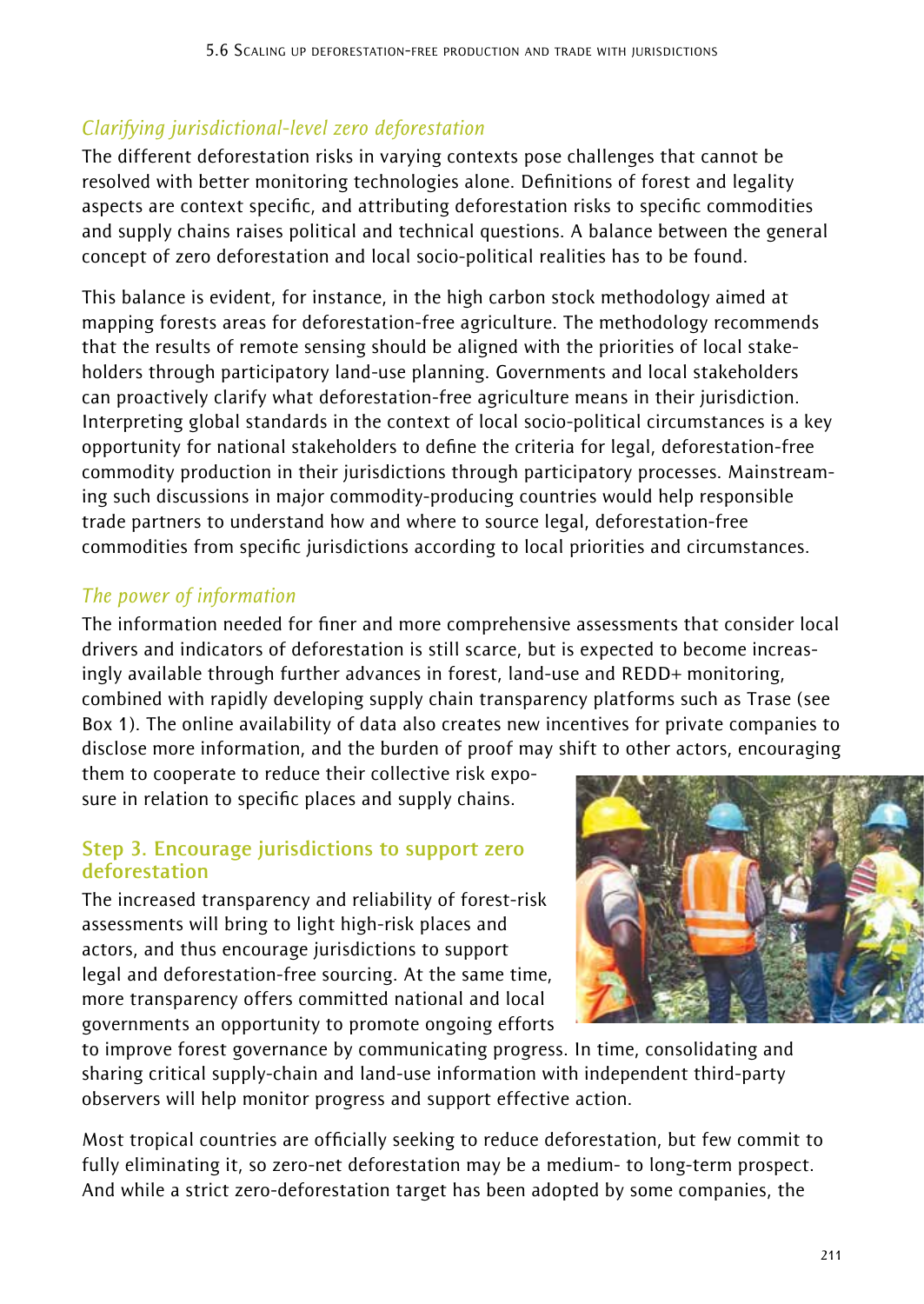more flexible zero net deforestation objective might be more adaptable to jurisdictions, although it still requires specific attention to the definition of "forest." In order to engage, national and sub-national authorities have agreed to performance measures at the jurisdictional level, ranging from zero illegal deforestation (as put forward by Brazil for the whole of its Amazon region by 2030) to net gains in forest cover. These measures will help all committed governments to end deforestation. Empowering national stakeholders to strengthen the governance of supply chains and land use are other key steps. There is ample experience of this in the forest sector from Forest Law Enforcement, Governance and Trade (FLEGT) Voluntary Partnership Agreements.

Achieving zero illegal deforestation could be a major step on the path to zero net deforestation, providing an enabling environment that stimulates further action by the private sector toward zero deforestation (Figure 2). According to Forest Trends (2014), nearly half of all recent tropical deforestation is the result of ongoing illegal clearing of land for commercial agriculture. Targets for zero illegal deforestation continue to be debated by the governments of the main forest countries (FAO 2014).



### Figure 2. Jurisdictional paths to zero net deforestation

Source: EU REDD Facility

# **Conclusions**

Analysis of trade, customs and production data is starting to uncover information about the global flows of commodities that present risks to forests. This removes a key barrier faced by public and private actors in implementing deforestation commitments. But measuring the success of deforestation-free supply chains is context-dependent, and ultimately, success will be linked to the implementation of sustainable land-use planning in the jurisdictions where commodities originate. Producer countries that seek preferential access to emerging deforestation-free markets can be proactive in clarifying the criteria for deforestation-free commodity production within their jurisdictions.